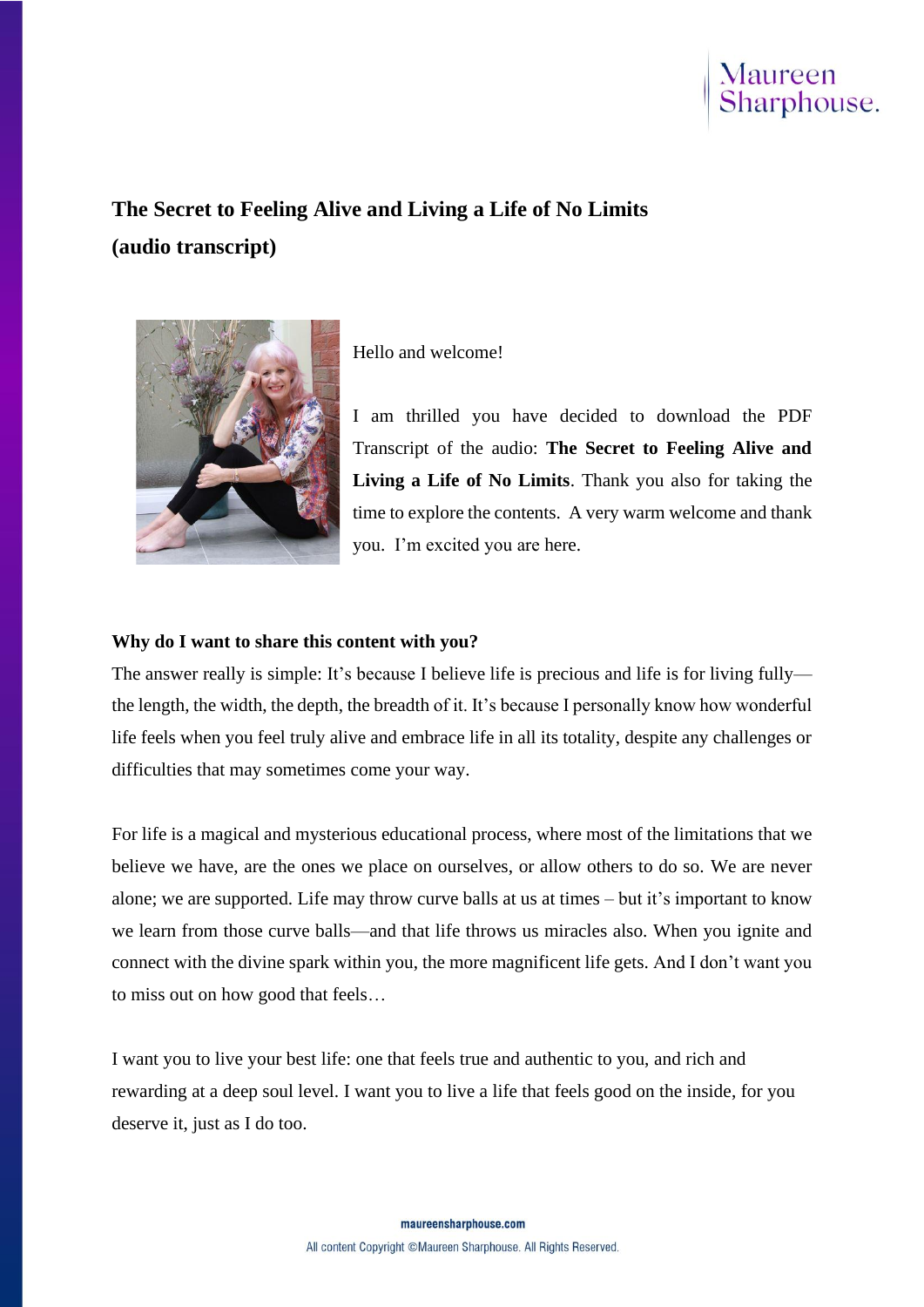So, switch off your phone and free yourself from distraction. I am going to share with you some words of wisdom gained over the years from living a life where I have experienced and continue to face many challenges. If I can feel this good despite living with a rare incurable neurological illness, know that whatever is going on for you at present in your life, you have the power to feel truly alive and feel this good too.

Know that what I am about to share with you comes from a very real place of life experience and understanding. It's not what I've read or learned in textbooks or courses I have been on over the years. The secret to feeling truly alive is what I have learned whilst transforming my own life:

- $\triangleright$  from a life of struggle to strength
- $\triangleright$  from worry to wisdom
- $\triangleright$  from fear to faith
- $\triangleright$  through pain to purpose
- $\triangleright$  from treadmill living to passionate and divine awakening
- $\triangleright$  to living life with a passion and enthusiasm for each and every day.

Know the following strategies I am going to share with you are some of the same strategies that helped transform my life. Want to know more? You can read my story and find out more about me on my website at MaureenSharphouse.com.

# **The Secret to Feeling Alive & Living a Life of No Limits**

# **#1: Throw off the shackles of the life you've been living**

Throw off all fear including fear of failure, fear of disappointment and fear of judgment of others; fear of not being liked or loved, fear of letting people down, fear of being hurt, fear of feeling embarrassed, fear of making a fool of yourself or being wronged. All fear exists in your mind only and you are the one keeping it alive and giving it headspace. You must face your fears and do things anyway- otherwise fear acts as a prison and keeps your world small.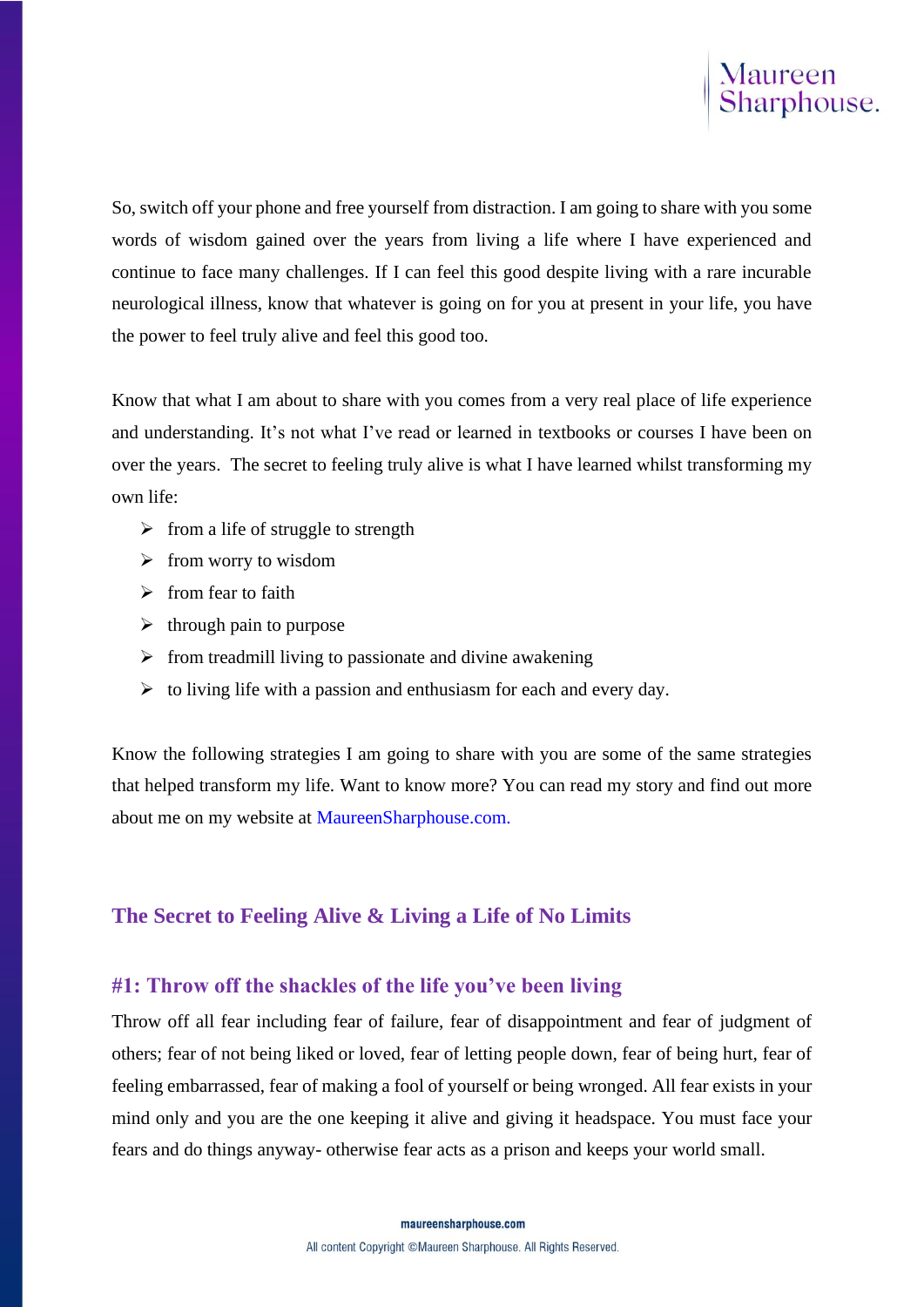

Throw off all limiting thoughts of you not being not pretty enough or good looking enough, not clever enough, not wealthy, or healthy enough, not confident enough or patient enough, not deserving enough, not brave enough, not talented enough to go after what you really want in life. You must throw off conditioning of old and limiting beliefs, you have come to hold about yourself, for they serve no real purpose and put boundaries around your world.

Throw off ANY and ALL perceived limitations. Stop seeing and telling yourself limitations exist and stop seeing or setting glass ceilings beyond which you think you can't go beyond. You must stop seeing in your mind limited health, wellbeing, or financial success—and throw off the idea that there are certain levels of attainment in your performance, relationships, career, or happiness beyond which you can't go.

Throw off undue anxiety –give up being overstressed and worrying unduly. Most of the things you worry about never happen and all you are doing is taking away today's peace. Throw off guilt, shame, and regret. Reflect and learn from your past and forgive yourself for all your mistakes and your wrong doings. Forgive others for their wrong doings also and you will find a newfound inner peace and freedom to move on.

#### **#2: Take ownership of YOU**

Not only do you have to move on from limiting thoughts, stress, regrets, guilt, or blame, but you must take ownership of your life as you do so. If you're not happy with your life, then you must acknowledge that—and make a commitment to do something about it. Life is precious. Each day is a gift. And you owe it to yourself to give it your best shot.

See that it's your mind, your body, your life, your choices. Take responsibility and ownership of your actions and everything you think, believe, and do. Form your own beliefs and values, rather than take on beliefs of others. Trust in your voice, and form empowering beliefs and throw off limiting mental conditioning of old.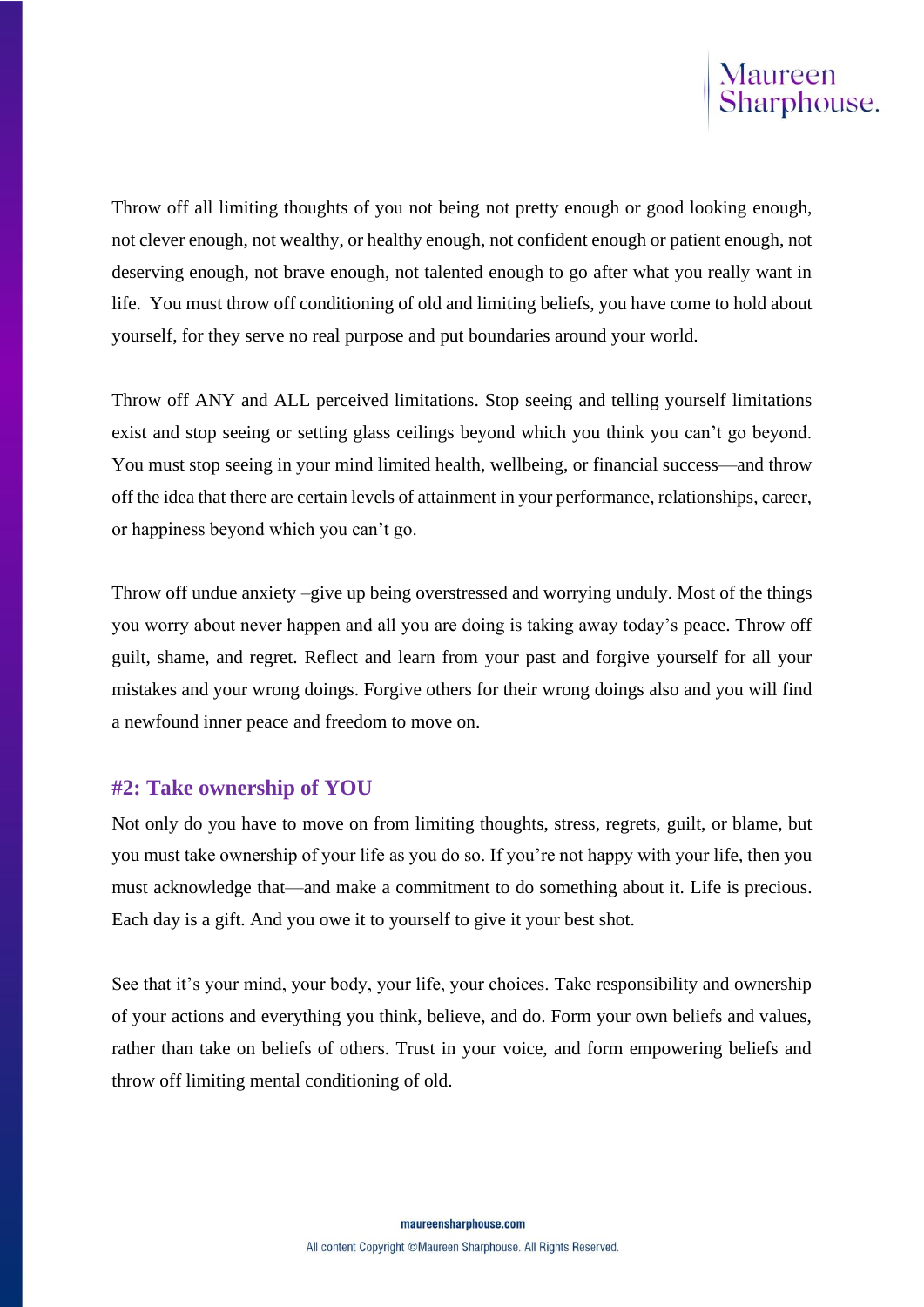

Go after what you really want in life. Forget compromise and go after what you REALLY want in life, for compromise is restrictive. Understand that no one is coming to wave a magic wand or fix things for you. Whilst at all times you are supported by a bigger presence, change comes from within you, and from the choices that you make. Take ownership of the pictures you make in your head, the self-talk you give yourself and the emotions you feel.

*When you change what you think, you change how you feel, and you change what you can do and the results you bring.*

Focus on what you DO want in life and believe in yourself and your ability to turn what you want most into reality. Treat things that are important to you as important. Do more of the things that bring you joy and make you feel happy. Do things that light that divine spark within you, that animates and enlivens you, and gets you rising with enthusiasm and a passion for living every morning out of bed. Give your love freely to both yourself and others. Give much gratitude too.

#### **#3: Fully express YOU to the world**

Give yourself permission to be *the true authentic you* and fully express your beautiful uniqueness. Give up trying to fit in, be like everyone else, or trying to be the person you think others want you to be. Take time to discover who you truly are and recognise and value your own unique set of gifts and talents. Recognise your skills, experience, personality traits, knowledge, interests, passions, like and dislikes. Discover and get to know 'you' as well as understand 'you'. Know what keeps your passion for life burning, as well as what lights your fire.

Like and love yourself unconditionally. Talk to yourself as you would a loved one. Be your own best friend not your harshest critic. Value your role on this earth and the unique individual you are. Believe you DESERVE to feel alive, to be happy, and to have the amazing feel good feelings that you want in life. See yourself as a wonderful and precious individual who deserves to live their best life. Do more of the things that you enjoy and make you happy and you will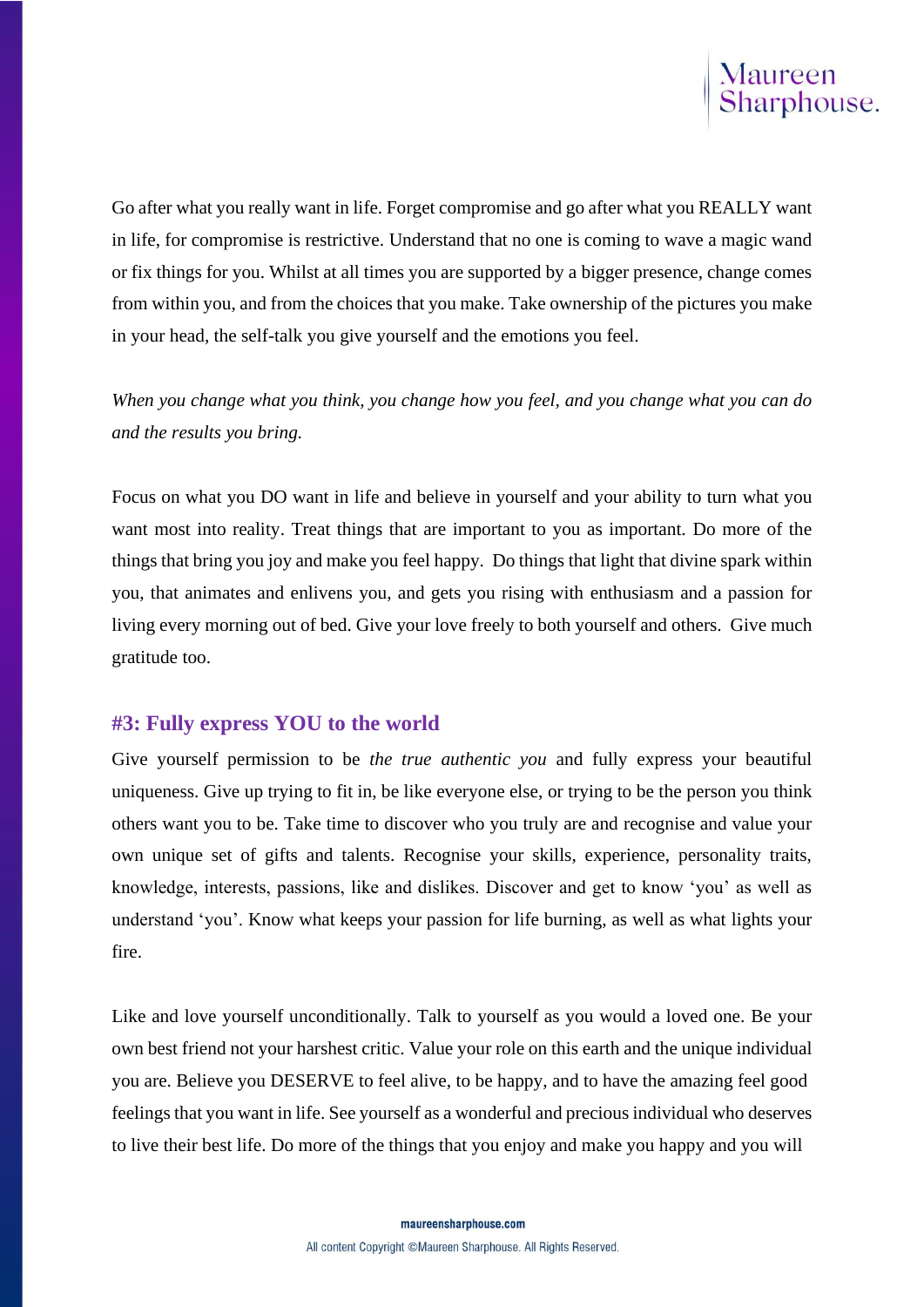feel happier and have more love for life. Be self-aware of your own emotions and do more of the things that make you feel the way you want to feel.

**#Tip:** Visualise a picture in your mind of you looking alive, looking vibrant, energised, and joyful, float into that picture, feel how good it feels, then commit to take action to do whatever it takes to make that feeling real.

## **#4: Live in the present moment, for it is all we ever truly have**

Live in the present and in the NOW– for it's all we ever have and that's where life is. Live each day seeing, hearing, tasting, touching sensing, and experiencing the world you live in with the wonder of a child, as if for the first time. Open your arms wide to life and to opportunity. For beauty and opportunity is everywhere. Open your eyes wide to what is around you, and open your heart, ears, and mind too. Commit to live each day fully and know you are making the most wonderful memories for your future. Live with excitement, joy, and passion as you go moment by moment through each day.

Take time out from the 'busyness' of life regularly to simply Relax, Breathe and BE—to refuel, recharge and nourish yourself. Breathe in clear new fresh energy. Feel renewed and energised. As you breathe out, let all fatigue, tension, weariness, and anything that doesn't serve you well go.

# **#5: Have goals so big they excite you at a deep soul level**

Have dreams and goals so big they excite you, for life is meant to be lived in a forward's moving direction. Enjoy the now, whilst simultaneously working towards creating a future that you know you'll love and want. See opportunities and doors opening for you as you journey positively onwards. Know you have the power and resources within you to make even your biggest goals and visions real. Visualise your goals as if you have already achieved them, and you'll keep the fire and motivation burning within you. You are setting the blueprint in your mind for success and will be inspired to take the necessary action to make your picture real.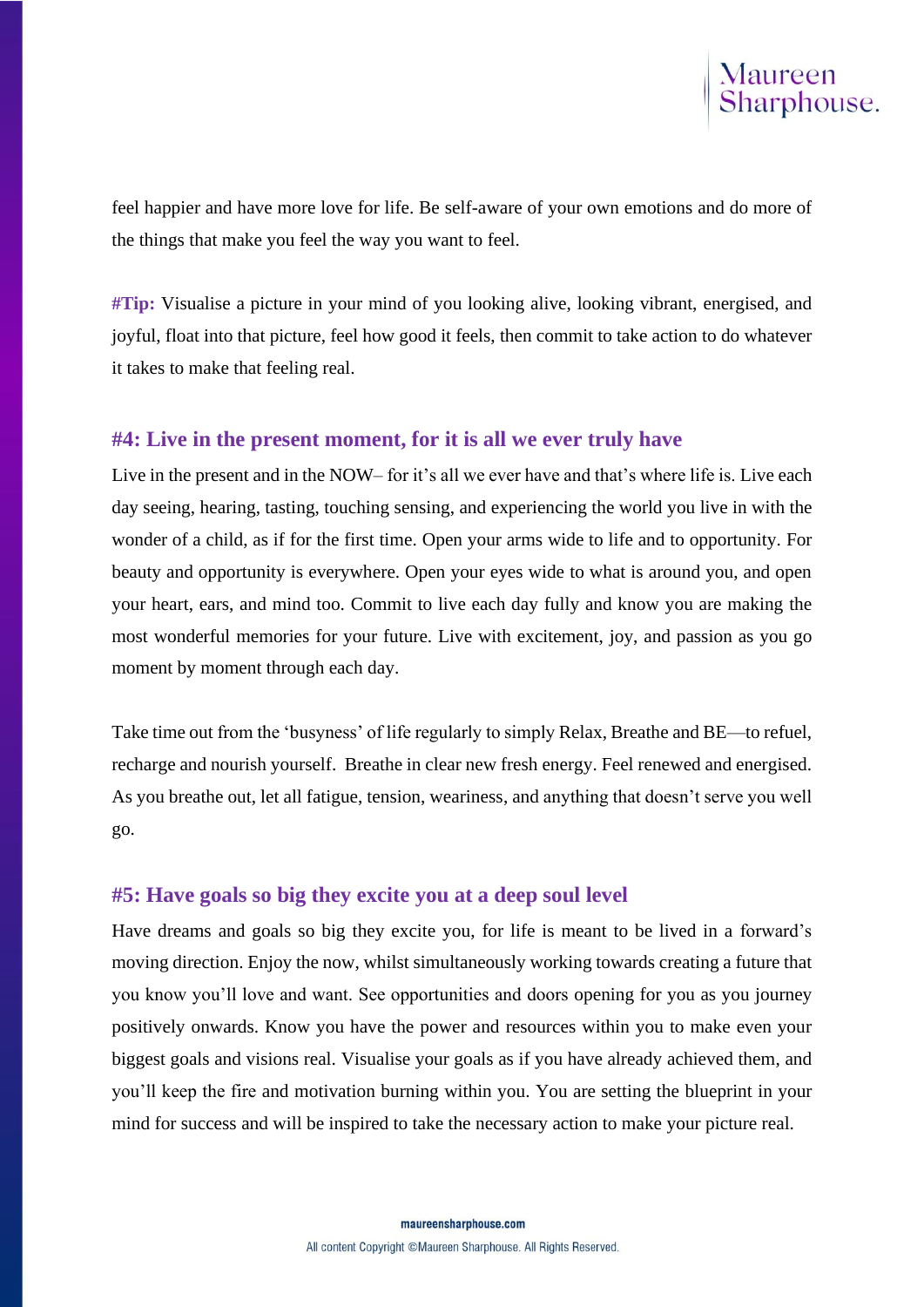

Constantly expand your comfort zone learn new skills and knowledge and try out new experiences. Go where you have never been before. Expand your mind and live more fully.

*You'll feel more alive as you expand the size of the world in which you live.*

#### **#6: Be open to all life's moments**

Being truly alive means being open to all life's moments. And there are times in life when you're not always in control of life. It's inevitable you'll have setbacks, disappointments, major life events or challenges and experience pain, hurt, sadness and grief. Masking how you truly feel at times like this, is throwing up restrictions again and putting back boundaries around your world.

If you want to feel truly alive you must fully immerse yourself in life and allow yourself to feel the way you feel. We need to feel things to move through them, to heal and move on. Feeling emotions is what makes us human, so forget the mask or brave face at sad times and keep all restraints off around you. Living a life of no limits means living life fully and giving yourself permission to feel what you feel and fully express you.

### **#6: Value and love yourself unconditionally. Know the preciousness of life.**

So, breathe deeply and simply 'be' now. Face your fears. Take responsibility. Change comes from making better choices. Learn from you past and let it go. See your life matters. You are important. Value and love yourself unconditionally. Squeeze the joy. Live with passion. Feel alive. Have no regrets. Surround yourself with those who believe in you. Show gratitude in abundance. Fill your life with what excites you. You deserve to fly high!

Expand your ways of thinking. Throw off old beliefs that don't serve you. Limitations exist in your mind only. So, throw them off, break the shackles, feel free and live life fully. The secret to feeling alive is within you right here, right now in this moment: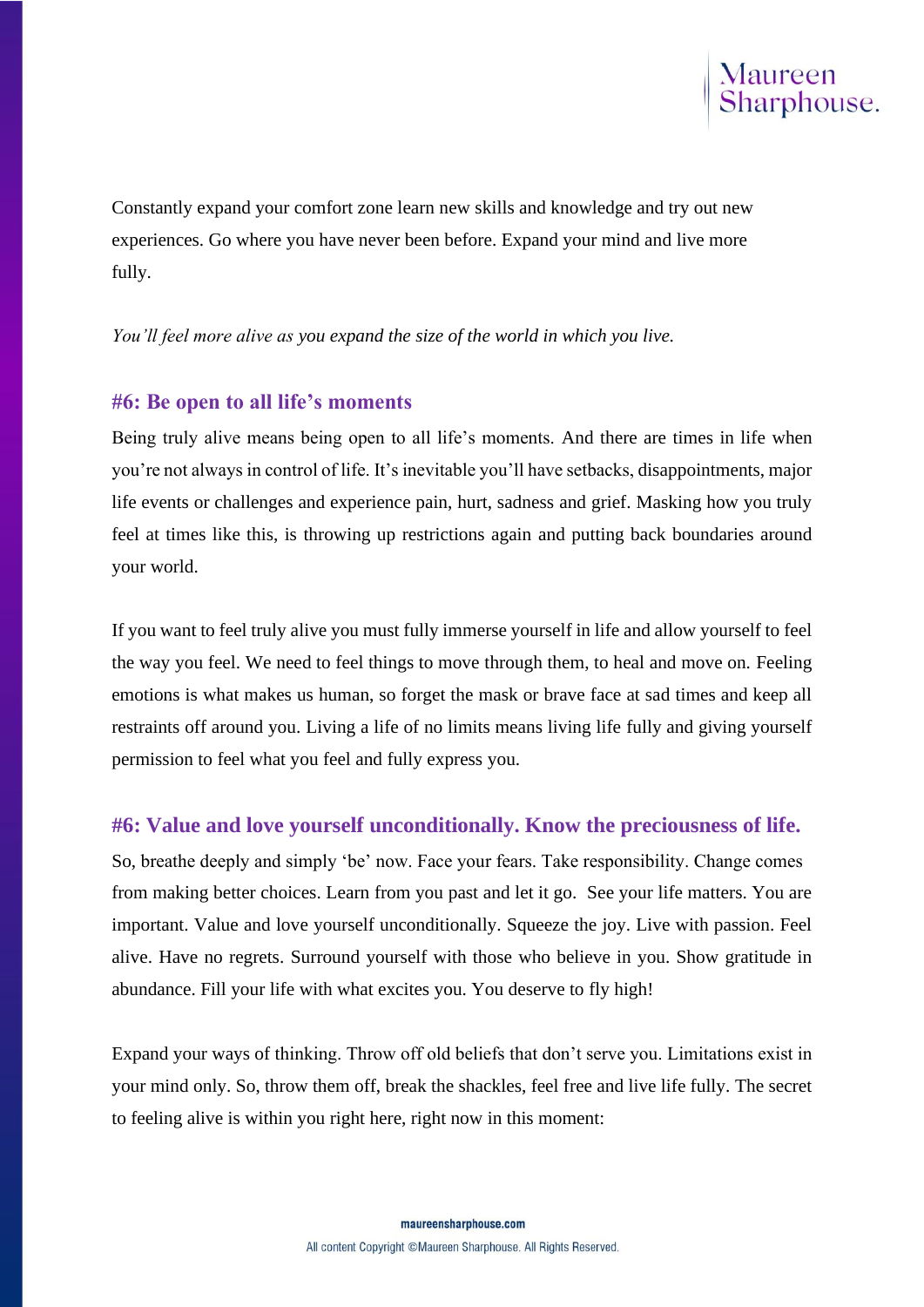*The secret to feeling alive comes down to you connecting with and fully expressing the unique soul and spirit that is YOU!* 

I hope what I have just shared with you has got you thinking and that it has inspired you in some way to take action. Throwing off all your fears and perceived limitations, and fully expressing YOU to the world brings freedom. It brings a new-found energy and an ability to live with passion and a confidence to go after living your best life, your biggest visions, and goals.

I have completely transformed my life at an inner and outer level using these very same strategies. I am happier, more vibrant, and more energised than I have ever been. I have a successful business I am passionate about, a wonderful home life, wonderful relationships and passionately and enthusiastically live life, despite being challenged daily by a rare neurological illness for which there is no cure. I take great comfort from knowing I am not my physical body, nor my own self-limiting mind*. I am Maureen – and am of soul and spirit. I am the divine spark within.*

# **Client Stories**

My client Mark in Middlesex said it was like a symbolic rebirthing for him when he eliminated a deep-rooted mental fear and broke through all his former comfort zones.

Susan told me she feels like a new woman since she has thrown off all her fear of failure and has found newfound joy.

Stuart totally believes in himself again, and in his ability. He has thrown off limiting conditioning and programming from his past and says he can't wait to get out of bed each morning and deliver what he knows he can do.

And as for Elizabeth? Well, she just says she feels alive for the first time in her life ever.

These strategies work if you put them into practice. And I'd love to help you do that too!